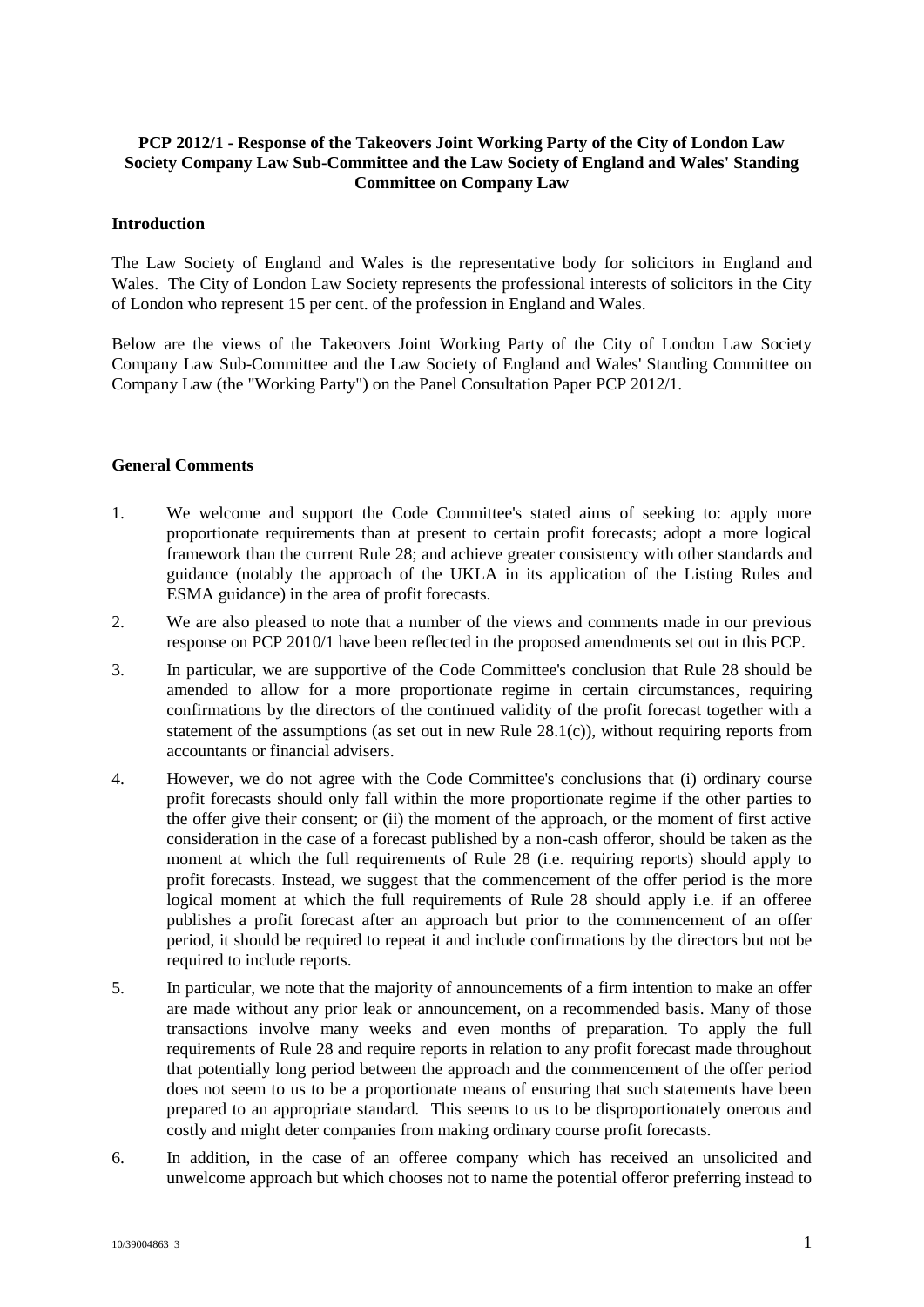see-off the unwelcome potential offeror in private, to apply the full requirements of Rule 28 throughout the period between the approach and the withdrawal of the potential offeror (either through "downing tools" or withdrawing its interest), does not seem to us to be a proportionate means of ensuring that such statements have been prepared to an appropriate standard. Instead, we suggest that requiring confirmations by the directors of the continued validity of the profit forecast together with a statement of the assumptions (as set out in new Rule  $28.1(c)$ ), would be a proportionate means of doing so, in relation to profit forecasts made in the period between the approach and the commencement of the offer period.

- 7. We consider that to apply the full rigour of Rule 28 to a potential securities offeror from the moment of first active consideration would be even more disproportionate. The risk of a potential securities offeror deliberately making a misleading profit forecast prior to approaching the offeree company is more remote and the Panel must take into account other legal constraints that would prohibit such behaviour (such as directors' duties and market abuse). In any event such a forecast would be caught by new Rule 28.1(c).
- 8. We also believe there to be an inconsistency within the new Rule 28 in relation to referring to the moment of the approach or the commencement of the offer period. New Rule 28.2, addressing the requirement to publish profit forecasts for intervening periods, only applies to statements for future financial periods published during an offer period (in our view, correctly), whereas new Rule 28.1(c) applies from the moment of approach or first active consideration, as the case may be.
- 9. If the Code Committee is not persuaded by the above an alternative approach could be to require reports if a profit forecast is published (i) after an approach and (ii) within a month of the commencement of the offer period.

#### **Responses to the specific questions raised in the PCP**

## **Q1 Do you have any comments on the proposed new definitions of "profit forecast", "profit estimate" and "quantified financial benefits statement" and the proposed amendments of the definitions of "cash offeror" and "offer period"?**

We welcome and support the Code Committee's conclusion that new Rule 28 should be made more consistent with other rules and guidance in relation to profit forecasts and the proposal to include definitions of terms which are consistent with the definitions of those terms included in the PD Regulation and the FSA Handbook. However, we question why the Code Committee has proposed new definitions of "profit forecast" and "profit estimate" which are very close to but are not identical to the definitions of those terms included in the PD Regulation and the FSA Handbook. We are concerned that in the future persons may seek to exploit any such differences.

What is the reason behind the reference to "for a particular period" in the definition of profit forecast instead of "for the current financial period and/or financial periods subsequent to that period"? We note that the latter only covers profit forecasts that remain outstanding and appears to us to be preferable.

What is the reason behind the reference to "audited results" in the definition of profit estimate instead of "results"? We note that the exemptions set out in new Rule 28.4 include unaudited results.

It is not clear how the definition of "cash offeror" will be applied (or new Rule 28) where an offeror initially offers cash, and so falls within the definition, at the outset but then adds a share alternative (either between the approach and the offer, or by adding a securities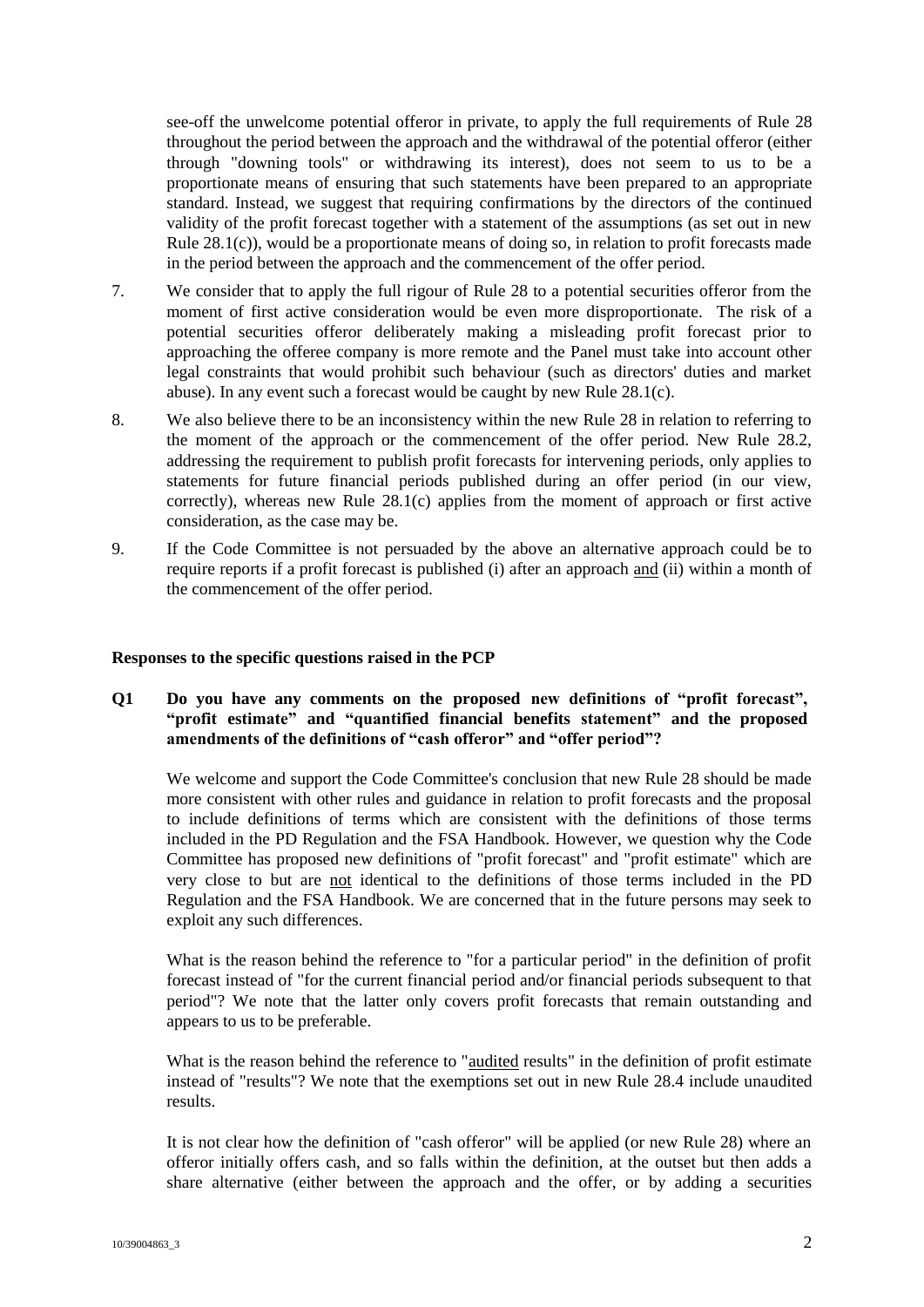alternative during an offer). At that point it would appear to be brought back into the profit forecast regime but it is not clear how that will apply in practice, or whether it would be proportionate to do so.

We also suggest moving the definition of "ordinary course profit forecast" from new Note 2 on Rule 28.1 into the definitions section.

**Q2 Do you agree that the requirements for assumptions to be stated and for third party reports to be obtained should be retained for profit forecasts and quantified financial benefits statements which are first published during an offer period? Do you have any comments on the proposed new Rule 28.1(a)?**

We refer to our general comments above.

**Q3 Do you agree that the requirements for assumptions to be stated and for third party reports to be obtained should be retained for profit forecasts which have been published following the making of an approach or, in appropriate circumstances, the first active consideration of a possible offer? Do you have any comments on the proposed new Rule 28.1(b) and Note 1 on Rule 28.1?**

We refer to our general comments above.

In addition, the new Note 1 on Rule 28.1 states that "the Panel may apply Rule 28.1(b)" to a profit forecast published by an offeror prior to the commencement of an offer period and prior to an approach but following first active consideration of an offer. This leaves a good deal of uncertainty as to whether it is a requirement or not. (This could be contrasted with the more usual approaches of either applying a requirement leaving the ability for the Executive to grant a dispensation, or requiring the relevant party to consult the Executive to determine whether or not the requirement applies in a particular case.)

More importantly, even if the Code Committee is not persuaded by the general comments made above and the Code Committee retains the references to the moment of the approach throughout new Rule 28.1, we suggest that the new Note 1 be deleted. While the Executive does make judgements in relation to first active consideration for the purposes of Rule 2 it is relevant and proportionate to do so in that context. Many companies, both domestic and overseas, regularly consider acquisitions and might well be inclined to speak to professional advisers, at a highly preliminary stage before even considering making an approach. For all such companies to be subject to new Rule 28.1 in those circumstances, in order to guard against the remote risk of a securities offeror deliberately publishing a profit forecast prior to making an approach simply to avoid producing an accountants report and thereby deliberately seek to influence offeree company shareholders, seems disproportionately onerous and costly. In any event, such a forecast would be caught by new Rule 28.1(c).

If the Code Committee is not persuaded to delete new Note 1 on Rule 28.1, then it should be amended to expressly carve out a cash offeror and amended to make clear that Rule 28.1(c) would not apply (because as currently drafted new Note 1 and Rule 28.1(c) would both appear to apply).

## **Q4 Do you agree with the proposed new requirements with regard to an outstanding profit forecast? Do you have any comments on the proposed new Rule 28.1(c)?**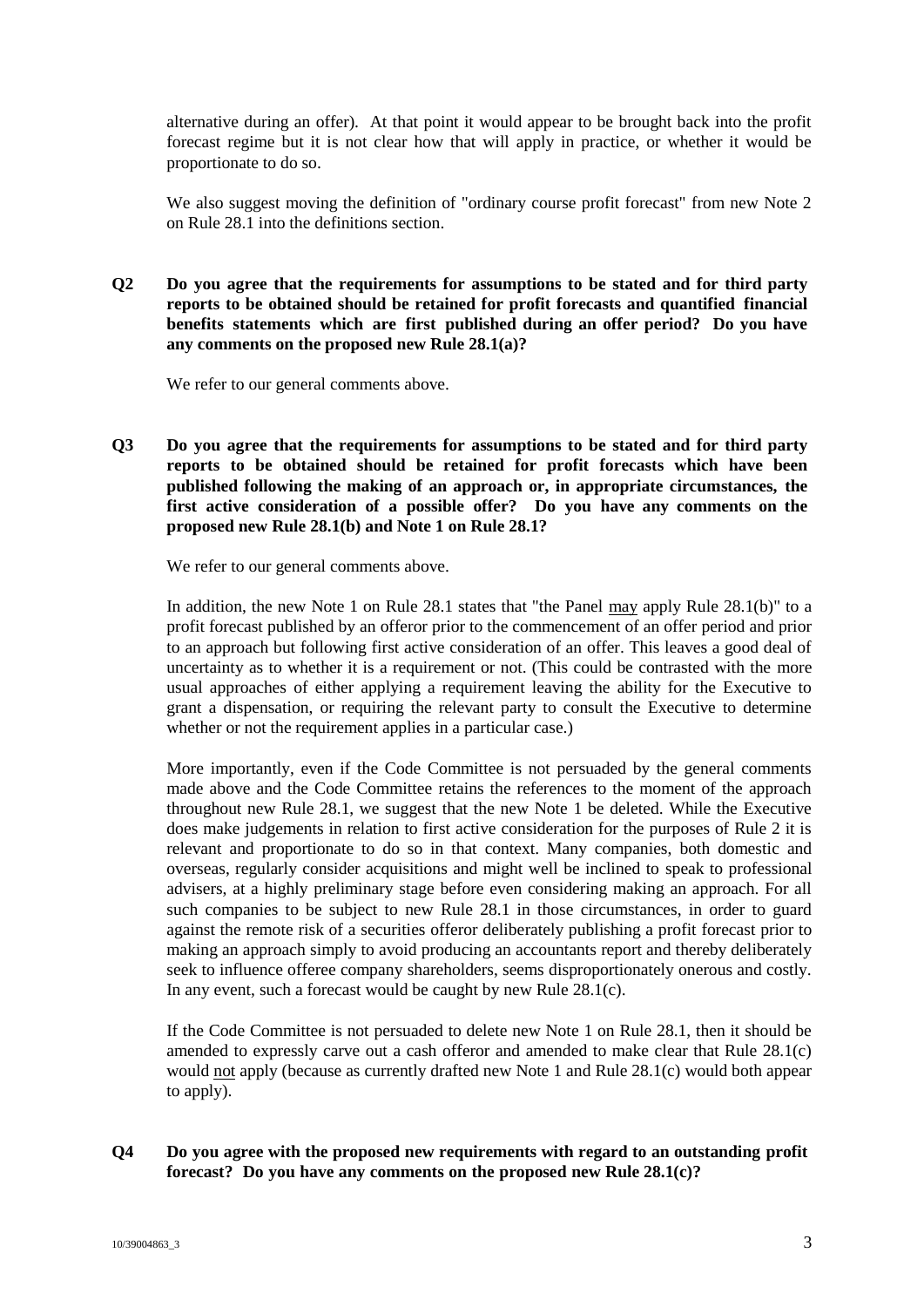We refer to our general comments above.

We note Rule  $28.1(c)(i)$  on page 109 refers to "a confirmations" whereas page 27 refers to "confirmations" and new Notes 2 and 3 on Rule 28.1 refer to "a confirmation".

# **Q5 Do you agree with the proposed ability for the Panel to grant a dispensation from the proposed new Rules 28.1(a) and (b) in relation to ordinary course profit forecasts? Do you have any comments on the proposed new Note 2 on Rule 28.1?**

We welcome and support the proposed ability for the Panel to grant a dispensation in relation to ordinary course profit forecasts and are pleased that the Code Committee has moved away from the requirement proposed in PCP 2010/1 that such a profit forecast would have to have been made within one month prior to the commencement of the offer period to qualify for such a dispensation.

However, we believe that the proposed requirement to obtain the consent of all the parties to an offer is not appropriate. We believe that it is the Panel's role to regulate this area and that role should not be delegated to the parties to an offer. Such a requirement would give a significant advantage to offerors and would run contrary to the theme of the consultations of 2010 following Kraft's bid for Cadbury. We believe that such a requirement would allow parties to an offer to make mischief and bargain with their consent. We believe that such a requirement will cause problems in hostile and competing bids, particularly if consent is obtained but a competing bidder subsequently emerges who raises an objection. In addition, we do not believe that an unnamed white knight is caught by the definition of party to an offer whereas a named white knight would be, which seems to be an inconsistency in this context (but would not suggest amending the definition where the distinction is relevant in other contexts).

Accordingly, we believe that the Panel should determine whether a dispensation should be granted and further believe that the requirements of new Note 2 (ie the requirements of new Rule 28.1(c) as applied to repeated profit forecasts) are sufficient and proportionate to be applied in the context of all "ordinary course" profit forecasts without the need for any party's consent or any other additional requirements.

We note that if the Panel accepts the suggestion in the general comments above the issues around "ordinary course" forecasts would be addressed in that way i.e. profit forecasts made prior to the commencement of an offer period would be repeated and confirmations given. A non-ordinary course profit forecast which was problematic would not be capable of being repeated in this way and the directors would need to state that it was no longer valid.

**Q6 Do you agree with the proposal for the Panel to be able to grant a dispensation from the proposed new Rules 28.1(a) and (b) in relation to profit forecasts for certain future financial periods? Do you have any comments on the proposed new Note 3 on Rule 28.1?**

We welcome and support the proposal.

**Q7 Do you agree with the proposed requirement to publish corresponding profit forecasts for the current and intervening financial periods where a profit forecast**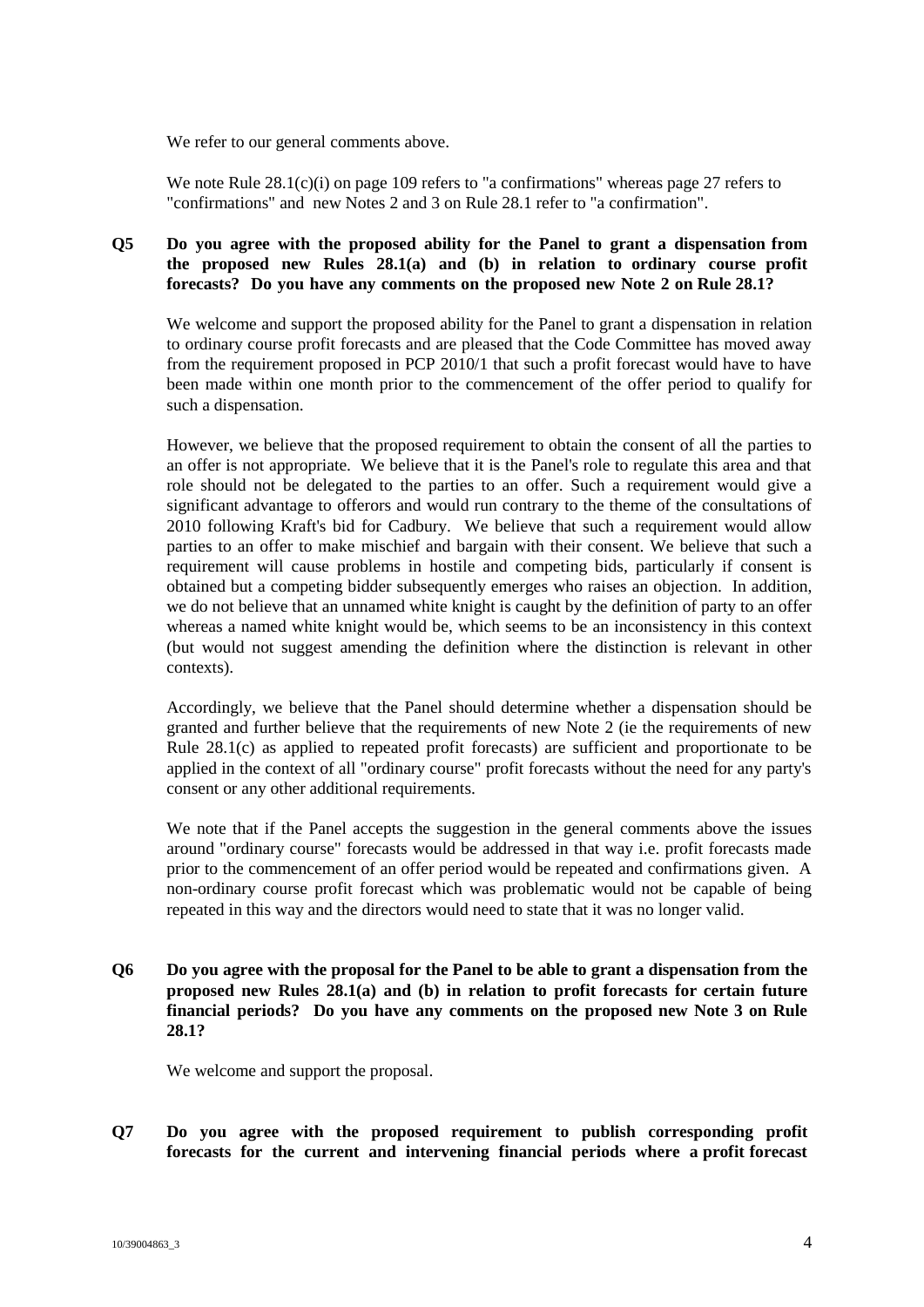#### **for a future financial period is published? Do you have any comments on the proposed new Rule 28.2?**

We agree with the proposed requirement in relation to forecasts for future financial periods looking forward two or three financial years. However, we feel that there should be a distinction between profit forecasts for future periods and long term targets. In our view, statements or forecasts looking forward four or five financial years would be given considerably less weight and would be regarded by shareholders and potential investors as nothing more than targets. We believe that anything which, in its context, is a target and which contains appropriate caveats should be treated as a target rather than a profit forecast.

New Rule 28.2 should include an express cross reference to the exemption available in new Note 3 on Rule 28.1 and referred to in paragraph 6.11 of PCP 2012/1. Alternatively, new Rule 28.2 should have a new Note added explaining the exemptions referred to in paragraph 6.11 of PCP 2012/1.

# **Q8 Do you agree that reports should always be required to be obtained on a profit forecast where the offer is a management buy-out or is made by the existing controller of the offeree company? Do you have any comments on the proposed new Note 4 on Rule 28.1?**

We recognise the Code Committee's concern as described in paragraph 7.1 of the PCP.

However, we do not agree that reports should "always" be required to be obtained. We note there is no definition of an MBO. We are concerned to distinguish between an MBO led by the incumbent management in which they have sought and found financial backers (debt or equity or a mixture of both) and a leveraged bidder which after its approach might well be interested in retaining some or all of the incumbent management. In the latter case, the risk of the concern described in paragraph 7.1 of the PCP is no different from any bid where certain of the offeree company directors will be retained. To put it another way, we suggest that it is not proportionate to address the concern identified for new Rule 28.1(a) to apply in full whenever there is a single director which has a conflict of interest under Note 5 on Rule 25.2. Instead the Executive should consider the context, including the time of the forecast, time of the approach, whether the board was split (in order to exclude the conflicted executives) and the conflicted directors excluded from board decisions, including publishing forecasts. The role of the independent non-executive directors is very important in such circumstances and should provide a good deal of protection against the risk identified by the Code Committee in the context of an MBO.

We suggest that new Note 4 on Rule 25.2 be drafted as a requirement for parties to consult with the Panel in the case of an MBO or similar transaction (and suggest following the approach taken in relation to whitewashes in new Note 5 on Rule 28.1).

In addition, we suggest amending new Note 4 to make clear that the dispensation available under new Note 3 will continue to be available in cases to which Note 4 applies (see Appendix A to PCP 2012/1).

## **Q9 Do you have any comments on the proposed new Note 5 on Rule 28.1 with regard to profit ceilings?**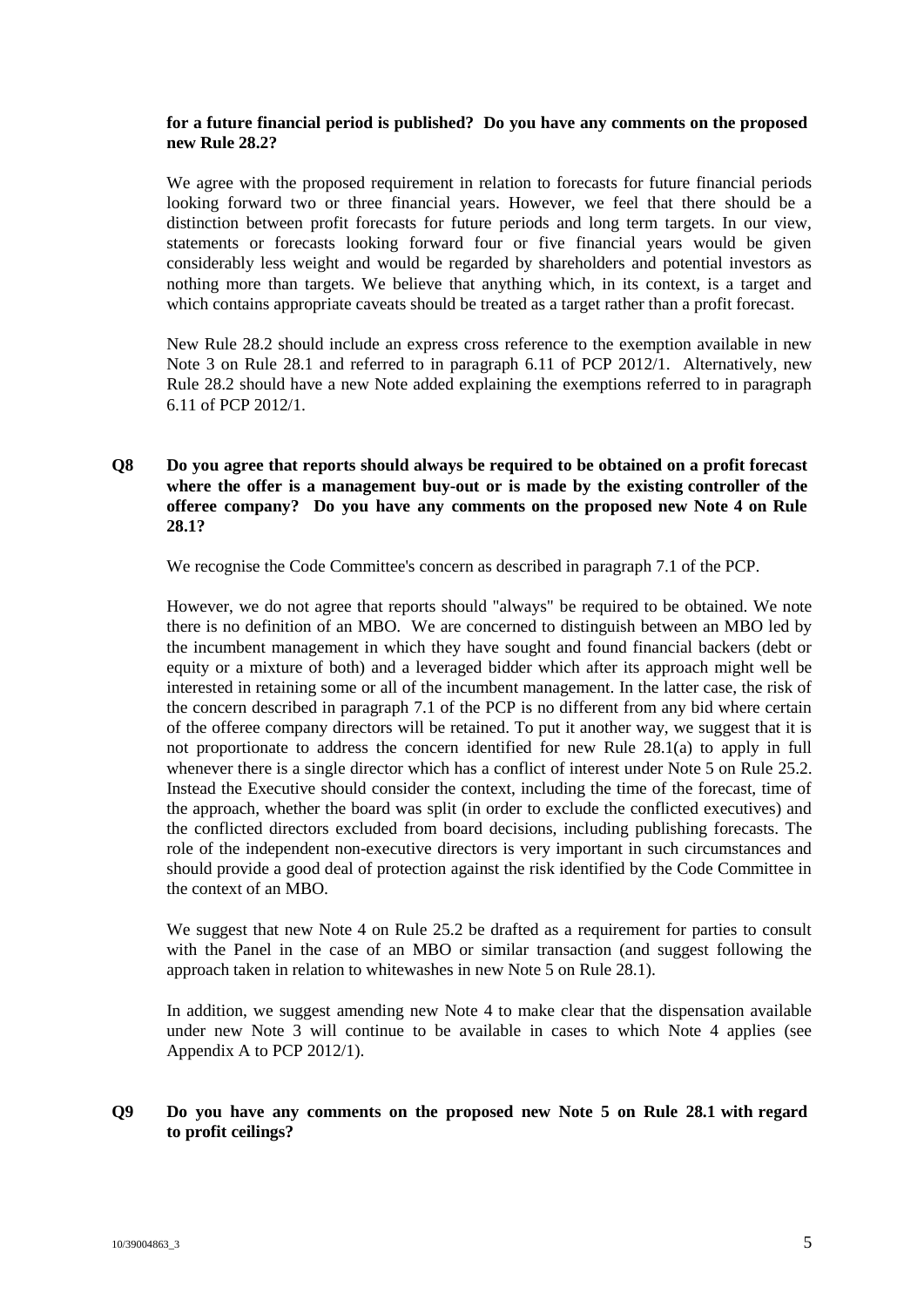Subject to the comments made above in relation to management buy-outs or similar transactions (which would apply equally to new Note 5 on Rule 28.1), we agree with the proposed new Note 5 on Rule 28.1

## **Q10 Do you agree that the Code should expressly provide the Panel with the ability to grant a dispensation from the requirements of Rule 28 where the offer would not result in a material increase in the equity share capital of the offeror? Do you have any comments on the proposed new Note 6 on Rule 28.1?**

We agree with the proposed approach and suggest that it would be helpful for the guidance given in paragraph 9.5 of the PCP to be included in new Note 6 on Rule 28.1.

In addition, we suggest the following amendments for clarity:

"In the case of a securities exchange offer, the Panel may grant a dispensation from the requirements of Rule 28 for profit forecasts and quantified financial benefits statements published by an offeror, if …"

#### **Q11 Do you have any comments on the proposed new Note 7 on Rule 28.1 in relation to the compilation of profit forecasts and quantified financial benefits statements?**

We welcome and support the proposed alignment of the Code's requirements with the guidance set out in the ESMA recommendations.

**Q12 Do you have any comments on the proposed new Rule 28.3 with regard to assumptions in relation to profit forecasts and quantified financial benefits statements?**

 $N<sub>0</sub>$ 

### **Q13 Do you agree that the exemption from the requirements of Rule 28 for certain profit estimates should be extended as proposed? Do you have any comments on the proposed new Rule 28.4?**

We agree that the exemption should be extended.

Is the Code Committee able to give further guidance as to which regulatory requirements might allow the Panel to grant the dispensation referred to in Rule 28.4(b)? For example, will the requirements of EU regulated markets suffice for these purposes?

In relation to the new Note on Rule 28.4, how will the Panel be satisfied? We do not believe this is described in the Note or in the PCP. Can the Code Committee given further guidance on this aspect?

### **Q14 Do you have any comments on the proposed new Rule 28.5 in relation to quantified financial benefits statements?**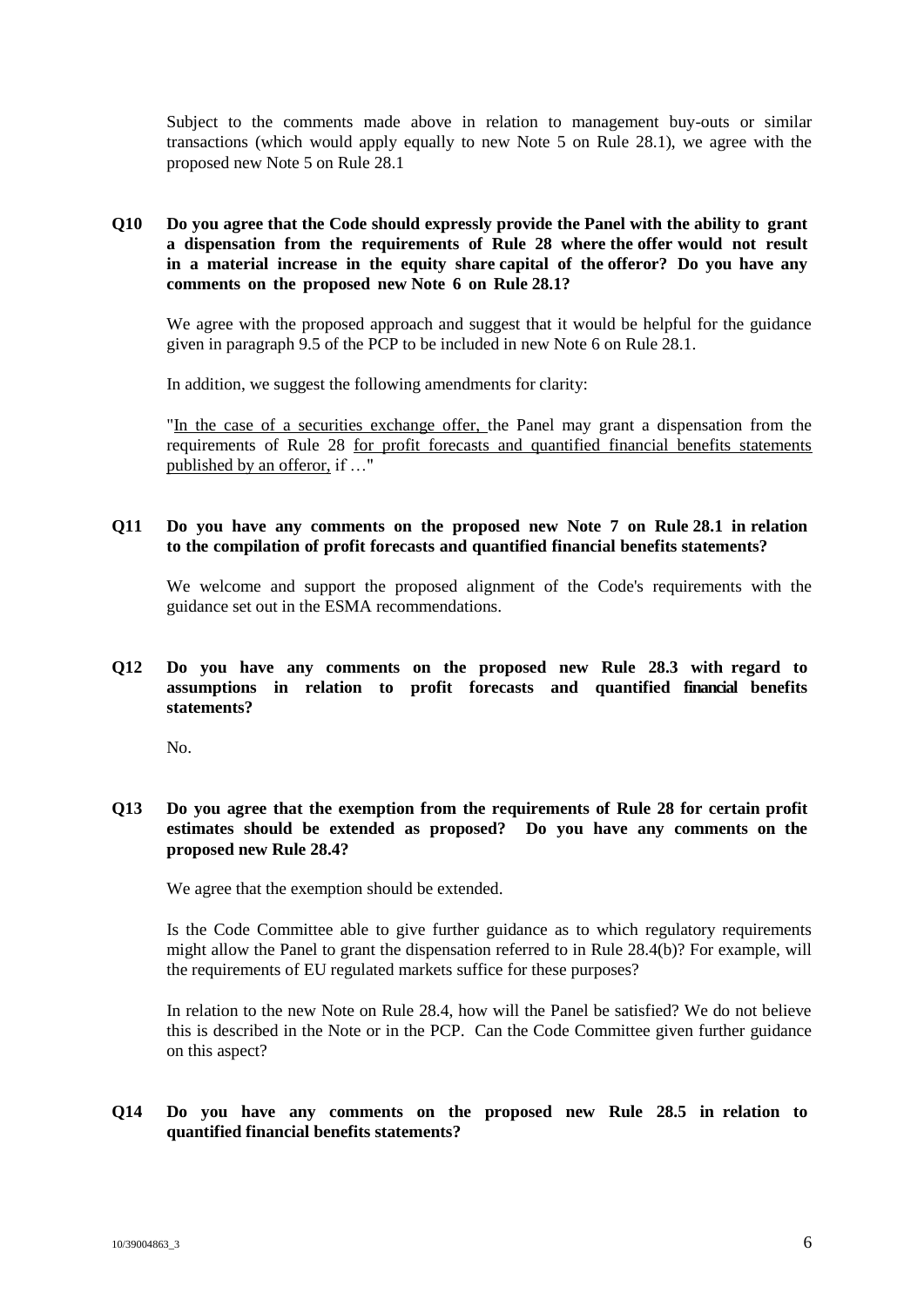We refer to our general comments above regarding referring to the commencement of the offer period rather than the approach, which is relevant to new Note 1 on Rule 28.5.

We consider the concept of quantified financial benefits to be preferable to quantified financial effects as described in PCP 2010/1 and agree with the proposed approach of consistency between profit forecasts and such statements.

The heading on new Note 2 still refers to "merger benefit statements" and should be amended.

### **Q15 Do you have any comments on the proposed new Rule 28.6 with regard to a profit forecast for part of a business?**

We refer back to the comments made in our previous response to PCP 2010/1 regarding the importance of including a concept of materiality. We do not agree that "the Panel's starting point would be likely to be that, if a company had chosen to publish a profit forecast in relation to a particular part of its business, that forecast would be likely to be material, such that the requirements of Rule 28 should apply" as stated in paragraph 14.3 of the PCP. There might be any number of reasons for doing so unconnected with the offer, for example a business which has distinct divisions or businesses might choose to give visibility on performance within each business as part of its normal course of communication with its shareholders. That level of detail might well not be material in the context of the offer.

## **Q16 Do you have any comments on the proposed new Rule 28.7(a), the proposed amendments to Note 5 on Rule 19.1, or the proposed Note 1 on Rule 28.7, with regard to references by a party to an offer to third party or average forecasts with respect to its own profits?**

We agree that this is an application of Note 5 on Rule 19.1 and agree with the codification of the Executive's existing practice. We support the proposed "right of reply".

We suggest that the removal of consensus forecasts from a party's website also be specifically referred to if this is the Code Committee's intention. However, we suggest that this would be an onerous and disproportionate requirement.

### **Q17 Do you have any comments on the proposed new Rules 28.7(b) and (c), and the proposed new Notes 2 to 4 on Rule 28.7, with regard to a party to an offer referring to consensus profit forecasts with respect to the profits of another party to the offer?**

We suggest deleting "Where an offer has been, or will be, recommended by the board of the offeree company, or" at the start of new Note 3 on Rule 28.7. Requiring the party making the reference to the consensus to state whether or not it is doing so with the agreement or approval of the party to whom the consensus relates and if it is then applying new Rule 28.7(a) is sufficient. The reference to offers which "will be" recommended is uncertain and difficult to judge.

We note that as currently drafted new Rule 28.7(b) and new Rule 28.7(c) appear to indicate that the use of a consensus forecast would be possible in a recommended offer, which is wider than paragraphs 15.9 and following of PCP 2012/1, which suggest that consensus forecasts can only be used in hostile offers.